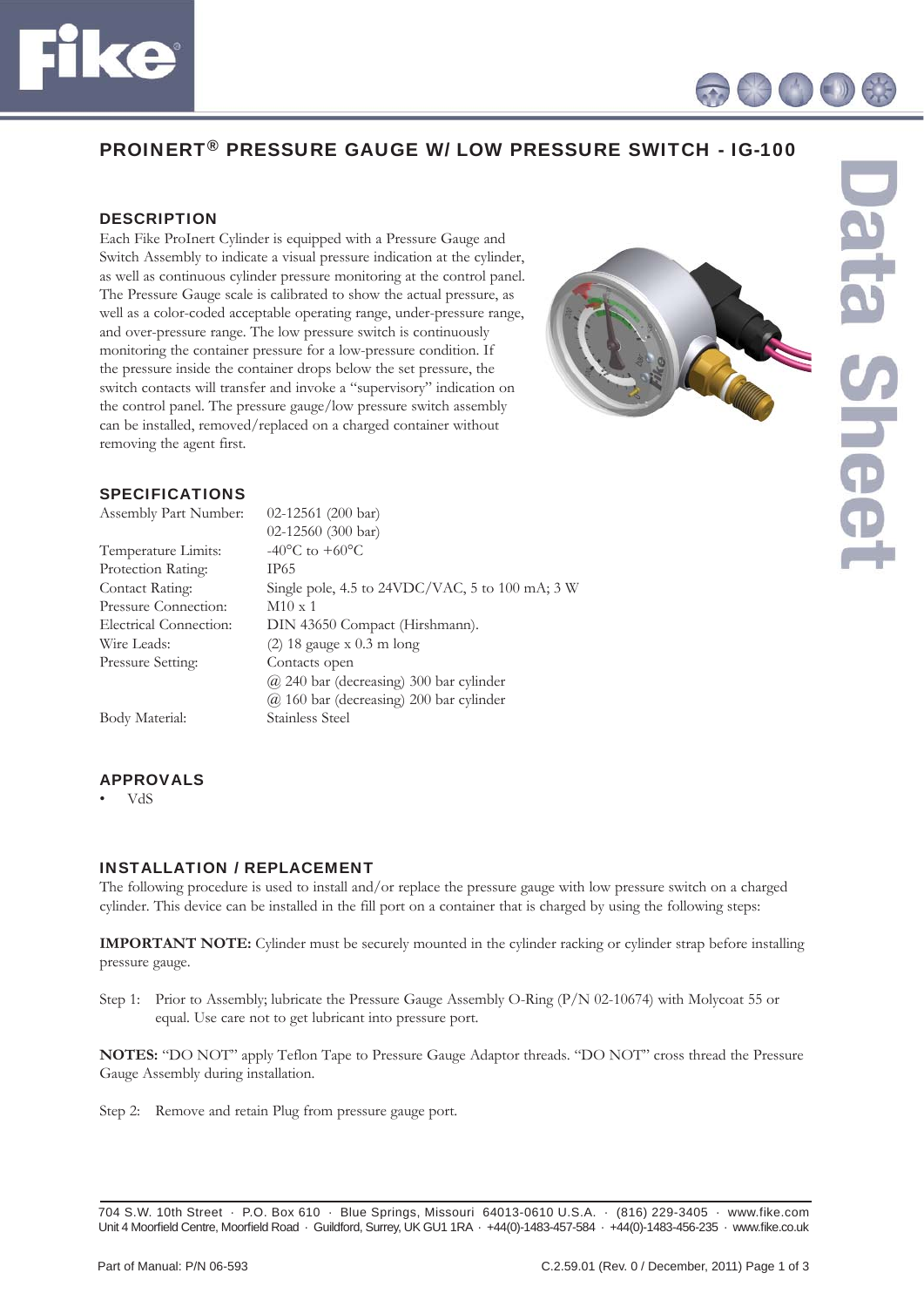- Step 3: Screw in the Pressure Gauge Assembly (Hand Tight) until resistance is felt. Use locking pliers or wrench to screw in the Pressure Gauge Assembly until it bottoms out. This will open an internal check valve and pressurize the gauge.
- Step 4: To align the Pressure Gauge, un-screw Pressure Gauge Assembly up to 1 turn.
- Step 5: Leak check around the pressure gauge port using Snoop leak test fluid or equivalent. If a leak is detected; remove the Pressure Gauge Assembly from the ProInert valve and remove the lubricant and contaminants from the O-Ring, threads and valve port using isopropyl alcohol and a softclean cloth. Lubricate the O-Ring with Molycoat 55 or equal and reinstall. Leak test around the pressure gauge port. If a leak is detected; remove the Pressure Gauge Assembly from the ProInert valve, remove the O-Ring, install a new O-Ring, lubricate the O-ring with Molycoat 55 or equal, install the Pressure Gauge Assembly in the ProInert valve, and leak test around the pressure gauge port.

**WARNING:** When removing the Pressure Gauge Assembly from a pressurized ProInert cylinder, a "pop" sound will occur. This is the result of a minor amount of gas being trapped in the pressure gauge port; this is a normal occurrence. If a pressure leak continues after backing-off the Pressure Gauge Adaptor five turns (O-Ring is visible), the Schrader core did not reseat, do not remove the Pressure Gauge Assembly, reinstall and follow the proper procedure to empty cylinder and replace Schrader core.

# WIRING DIAGRAM – LOW PRESSURE SWITCH

The Pressure Gauge w/ LPS should be wired into a supervised circuit in the control panel used to provide a supervisory signal if the container pressure drops. The switch is wired as a normally open contact (closed under pressure). (see Figure 1)

**NOTE:** Refer to the Installation, Operation & Maintenance for the control panel being used for specific wiring criteria.